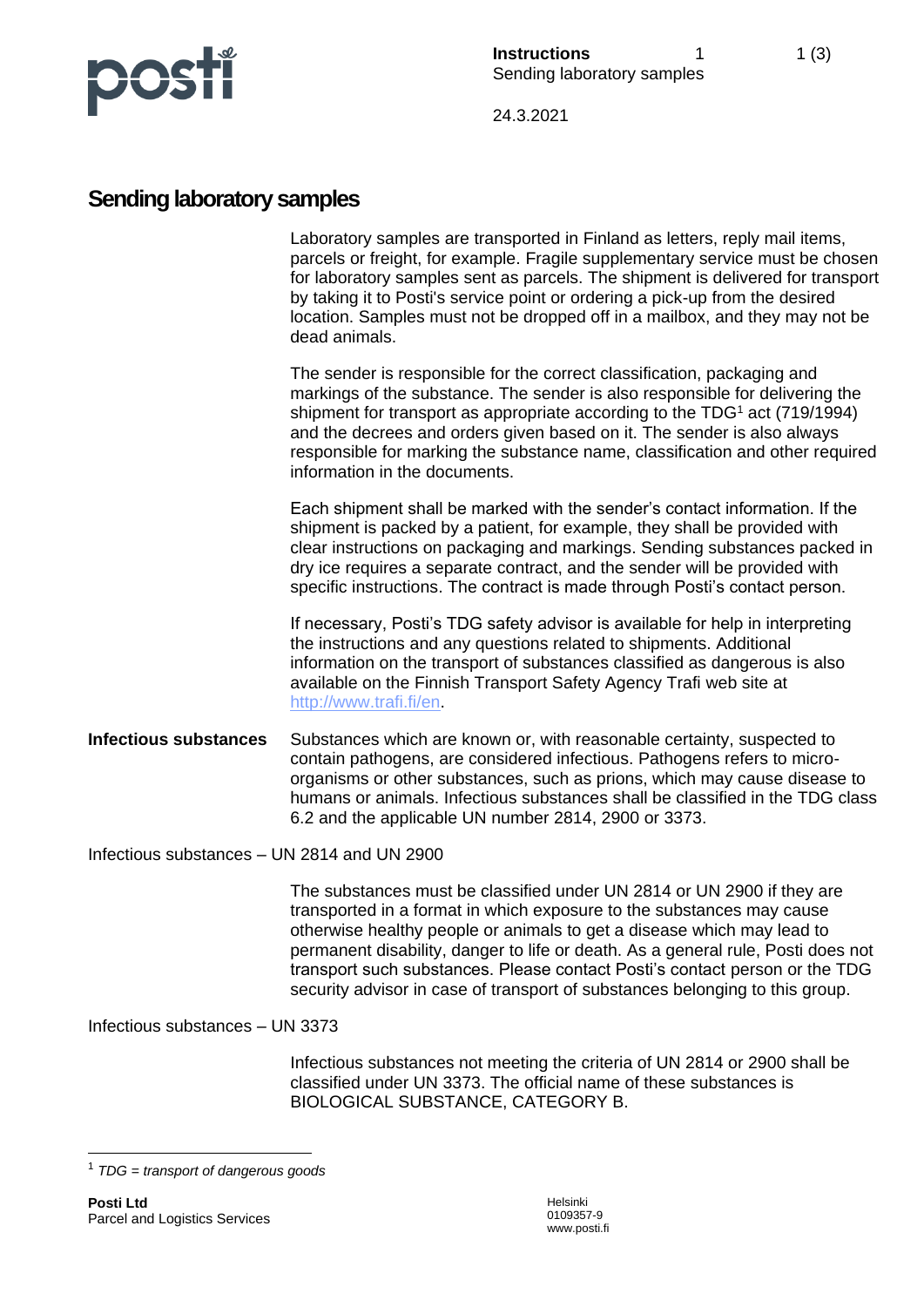

24.3.2021

Packaging of substances classified under UN 3373

Packaging regulation P 650 applies to the packaging of substances classified under UN 3373:

- Packaging of good quality able to sustain the impacts and stresses of normal transport shall be used for the shipment.
- The packaging may not leak under normal transport conditions.
- The packaging shall comprise the following three parts:
	- o the primary vessel (1st picture)
	- o the secondary packaging (2nd picture) and
	- o the outer packaging.
- The primary and secondary packaging shall be leak-proof.
- The primary vessels shall either be wrapped individually or separated in such a way that they cannot come into contact with each other (3rd picture).
- Absorbent material shall be placed between primary vessels containing liquids and the secondary packaging. The absorbent shall be able to absorb the entire contents of the primary vessels.
- Secondary packaging shall be packed in the outer packaging using a suitable stemming material (4th picture).
- The packaging shall be marked with a square set at an angle of 45°, containing the text "UN 3373". "BIOLOGINEN AINE,

KATEGORIA B" ("BIOLOGICAL SUBSTANCE, CATEGORY B") shall be marked next to the square. The marking shall be clearly visible and unambiguous (5th picture).

- Samples may also be transported by air. For air transport, the marking "BIOLOGICAL SUBSTANCE, CATEGORY" shall always be used.
- Posti requires that a yellow and black striped box is used as the outer packaging.